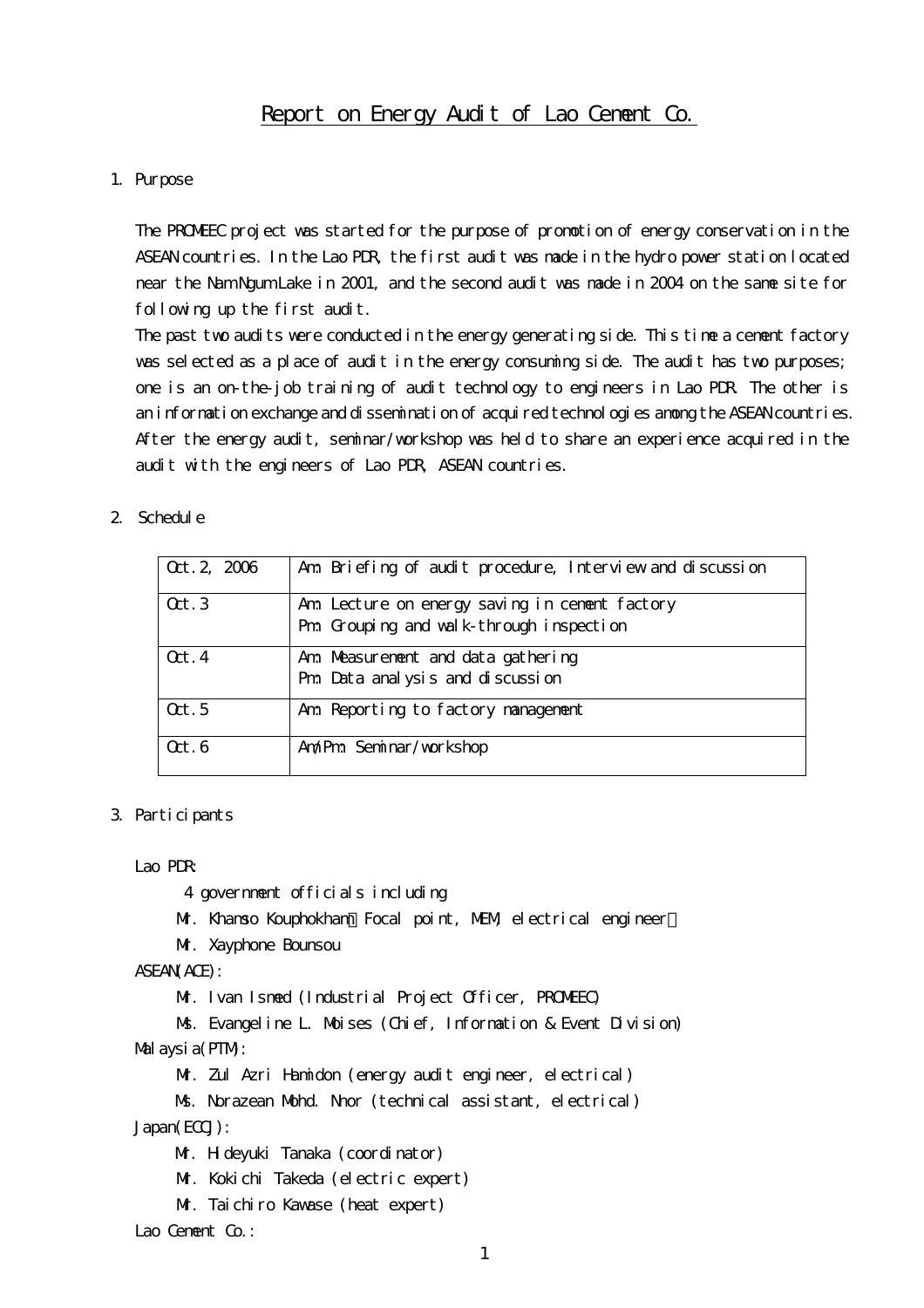- 20 engineers including
- Mr. Thongchan Sounaphon No. 1 plant, deputy director
- Mr. Vichith Souvannarath No. 2 plant, deputy director

#### 4. Outline of factory

 Lao Cement Co. is a state-owned and situated in the city of Vang Vieng, 180km north of Vientiane, Lao PDR. Two kilns are built approximately 500 meter apart from in the same compound, which are substantially two plants in one factory.

|                                                | $\Delta$ 1 pl ant | <u>No. 2 pl ant</u> |
|------------------------------------------------|-------------------|---------------------|
| construction                                   | Dec, 1994         | Jan, 2002           |
| $product$ i on capacity $(t$ on $\sqrt{year})$ | 90,000            | 210,000             |
| kilntype                                       | shaft             | <b>NSP</b>          |
| fuel                                           | coal              | coal                |
| employee                                       | 244               | 294                 |

#### 5. Cement production

There are three companies (5 plants) of cement manufacturing in Lao PDR, which are composed of one state-owned, one private and one joint venture of state and private. Total production capacity in the nation is 600,000 ton/year in which Lao Cement Co. occupies 50% share. On the contrary, national cement demand is 1,300,000 ton/year. The gap of demand and supply is filled by an import, mainly from Thailand and China. Consequently, a principal goal of the company is to keep a service factor of two plants as high as possible for attaining maximum production of cement. It is quite remarkable that two plants achieve an operation of more than 300 days per annum.

Two plants were constructed by Chinese contractors. Interestingly, main equipment such as precalciner and coal burner, grate cooler are supplied by Japan, USA and Europe. In the No.2 plant, three Chinese engineers are now staying to give a technical advice in the area of operation technology. Unfortunately a guidance in energy saving area is not implemented.

6. Energy conservation activity

Energy conservation activity was started after one of factory management participated in the 2004 PROMEEC seminar held in Vientiane (\*1). As an energy management in terms of fuel SEC and electric SEC is carried out, it is still a early stage where energy conservation is only a concern of limited number of managerial personnel in the factory and is not shared by most of employees. An organizational provision has not yet made, for example, energy conservation committee has not been organized and no energy manager are not appointed. A small group activity such as Kaizen is not carried out  $(*3)$ . A biggest interest of factory management is a production, as indicated by the daily trend graph of cement production posted on the bulletin board.

\*1: Mr. Vichith Souvannarath, deputy manager of plant no.2, took part in the 2004 PROMEEC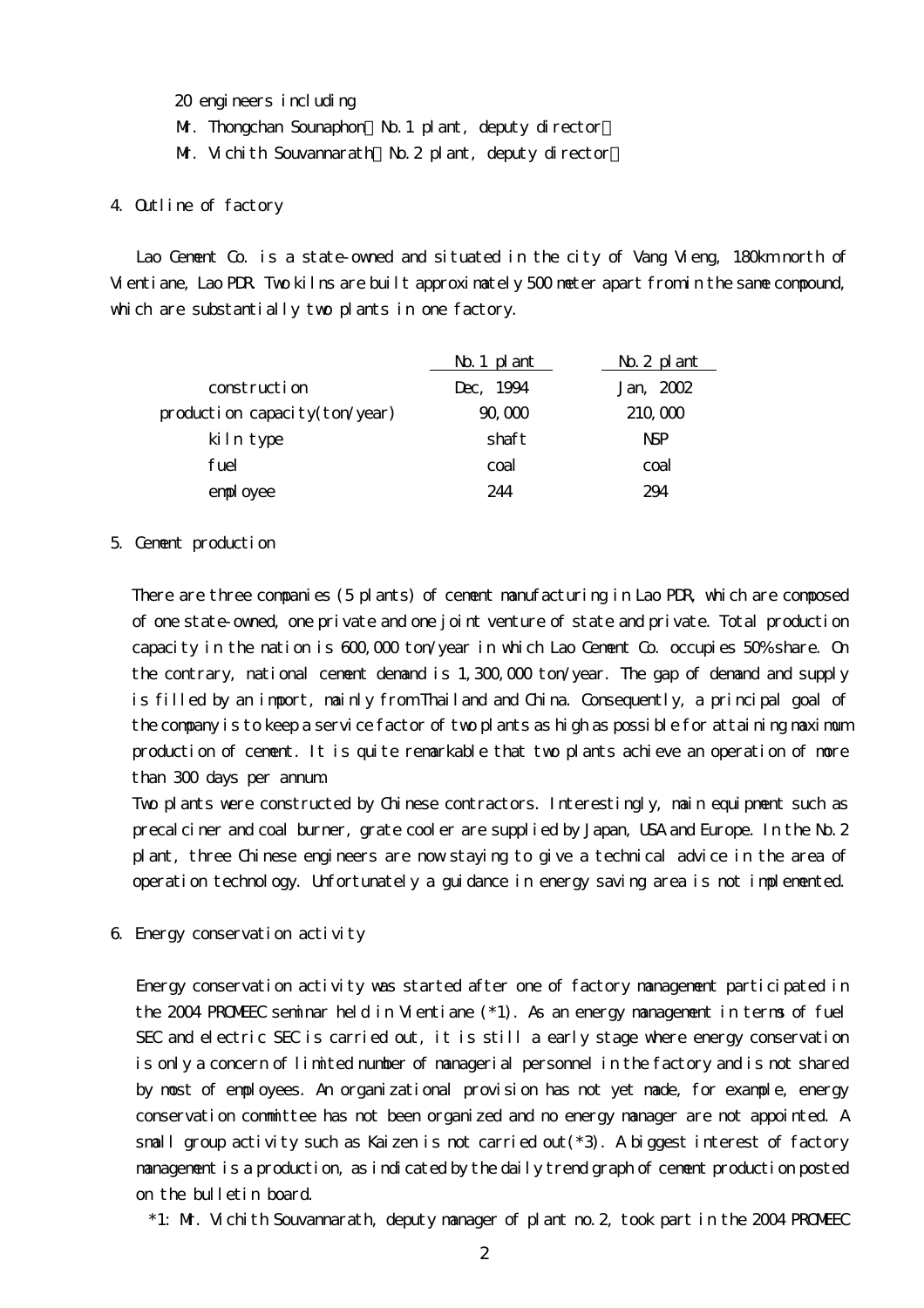seminar, when he raised a question and acquired information on the electric SEC in the Japanese cement industry.

- \*2: SEC means Specific Energy Consumption, expressed as energy used per unit product (typically kWh/ton of cement).
- \*3: The so called Kaizen in Japan is called as KAISEN in Lao PDR. They said in the past the JICA expert visited a factory and gave a guidance on Kaizen activity.
- 7. Outline of energy audit work

Taking into consideration that one of audit purpose is on-the-job training (OJT) of participant engineers, and Malaysian engineers are joining the audit team, it is agreed that responsibility of audit work is put on the local team composed of engineers of Lao government, Lao Cement co. and Malaysian energy conservation center (PTM). The audit work was implemented according to the following steps;

Lecture on cement manufacturing process and its energy saving measures Briefing on audit items, data gathering and measurement procedures Organization of audit team (grouping and leader selection) Data gathering and measurement work Data analysis and preliminary reporting to factory management

In the first two steps, team members had a lecture on audit technology and a briefing with distribution of necessary documents prepared by ECCJ experts as a starting material. Kiln heat balance, prevention of air leakage and variable speed control of big rotating machineries are selected as an audit target.

After a discussion among Mr.Khamso of focal point, factory and Malaysian PTM, the audit team were organized. Most works in data gathering and measurement were conducted by themselves without an assistance of ECCJ experts. As for data analysis, after all, ECCJ experts conducted, but later in the seminar/workshop, one representative of audit team made a presentation on the result of audit.

- 8. Results of energy audit
	- 1) Kiln heat balance and estimation of maximum production capacity

 A kiln heat balance was taken in order to calculate kiln gas loading flowing through units and to estimate maximum production capacity of the existing kilns. Kiln heat balance is useful for understanding what determines an energy consumption and where energy saving opportunity is located. The heat balance calculation was made on the EXCEL program prepared by ECCJ experts as shown in attached documents (Attachment 2). Various data necessary for running the EXCEL program were collected by looking at the operation log and making a measurement in the plants. Due to lack of available time, all data could not be gathered, for which assumed data were postulated. Therefore, the result is not guaranteed, but which way to go may be told. If more accurate answer is desired, more actual data should be collected.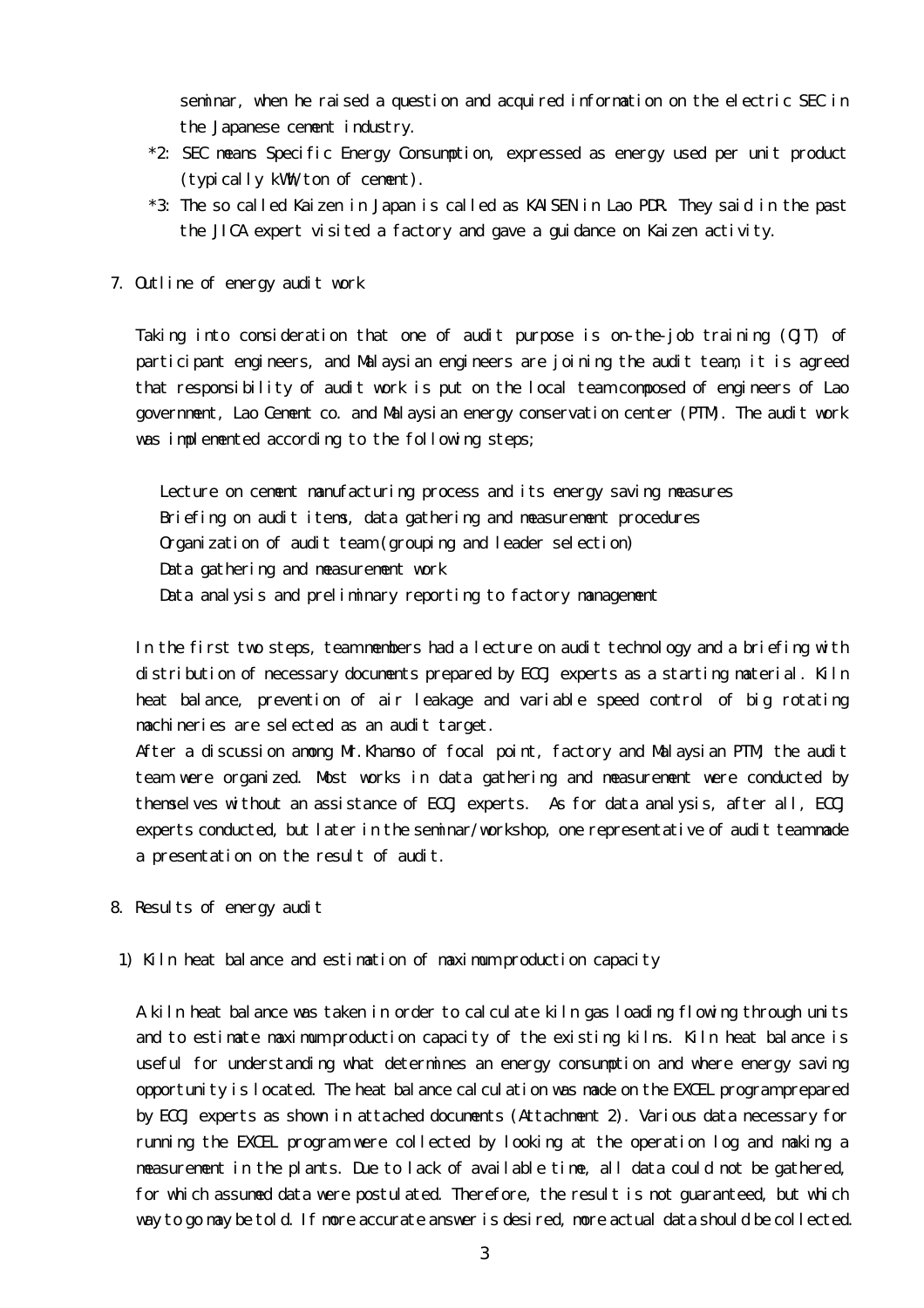In some cases, a consultation with process contractor is recommended. For the reference, a detail description of the EXCEL program is attached separately (Attachment 1). Estimation of maximum production capacity is made on the assumption that production capacity is roughly proportional to gas loading flowing through units. The Japanese data was employed

as a target of gas loading data. Maximum production capacity was estimated to be 266 ton/d in plant no.1 and 988 ton/d in plant no.2, while present production capacity is respectively 230 ton/d and 780 ton/d.

| Item                                       | unit            | P ant no. $1$ | P ant no. $2$ |
|--------------------------------------------|-----------------|---------------|---------------|
| Kilntype                                   |                 | shaft         | <b>NSP</b>    |
| Dry rawnaterial (dry RM                    | t/d             | 370           | 1200          |
| Water content in wet raw material          | $w$ % on wet RM | 14            | $\Omega$      |
| $\dim \ker (t/d)$                          |                 | 230           | 780           |
| Coal rate $(t/d)$                          | t/d             | 44            | 122           |
| Low heat value of coal                     | kcal/kg         | 5600          | 5600          |
| Exhaust gas temp at kiln or preheater exit | degC            | 200           | 320           |
| Vent gas fraction in cooler                | %               |               | 10            |
| O2 in exhaust gas                          | $vol\%$         | 5             | 6             |

Principal Data Collected

Heat Balance of Plant no. 2

| Heat Input                                               |          | Heat Output                             |                |
|----------------------------------------------------------|----------|-----------------------------------------|----------------|
| Heat of combustion of fuel                               | 873.8    | Heat for clinkering                     | 470.0          |
| Sensible heat of fuel                                    | $\Omega$ | Sensible heat of clinker at cooler exit | 19.2           |
| Sensible heat of wet raw material                        | $\Omega$ | Sensible heat of cooler exhaust vent    | $\overline{0}$ |
| Sensible heat of combustion air                          | 0        | Heat for evaporating water in raw       | $\overline{0}$ |
|                                                          |          | naterial                                |                |
|                                                          |          | Sensible heat of kiln or preheater      | 167.4          |
|                                                          |          | exhaust gas                             |                |
|                                                          |          | Sencible heat of cooler vent gas        | 7.3            |
|                                                          |          | Radiation heat on kiln surface          | 30.4           |
|                                                          |          | Radiation heat on preheater surface     | 80             |
|                                                          |          | Radiation heat on cooler surface        | 4.0            |
|                                                          |          | Lhaccountable heat losses               | 167.5          |
| Input total                                              | 8738     | Output total                            | 8738           |
| Base of temperature : ambient air temperature            |          |                                         |                |
| Base of heat anount: kcal per kg of clinker (kcal/kg-cl) |          |                                         |                |
| $\alpha$ inker cooler : grate cooler                     |          |                                         |                |

#### Estimated maximum production capacity

|                                        | P ant no. $1$ | P ant no. $2$ |
|----------------------------------------|---------------|---------------|
| Kilntype                               | Shaft         | NSP           |
| Cas rate in Lao Cement Co. (n&N/kg-cl) | 1. 91         | 71            |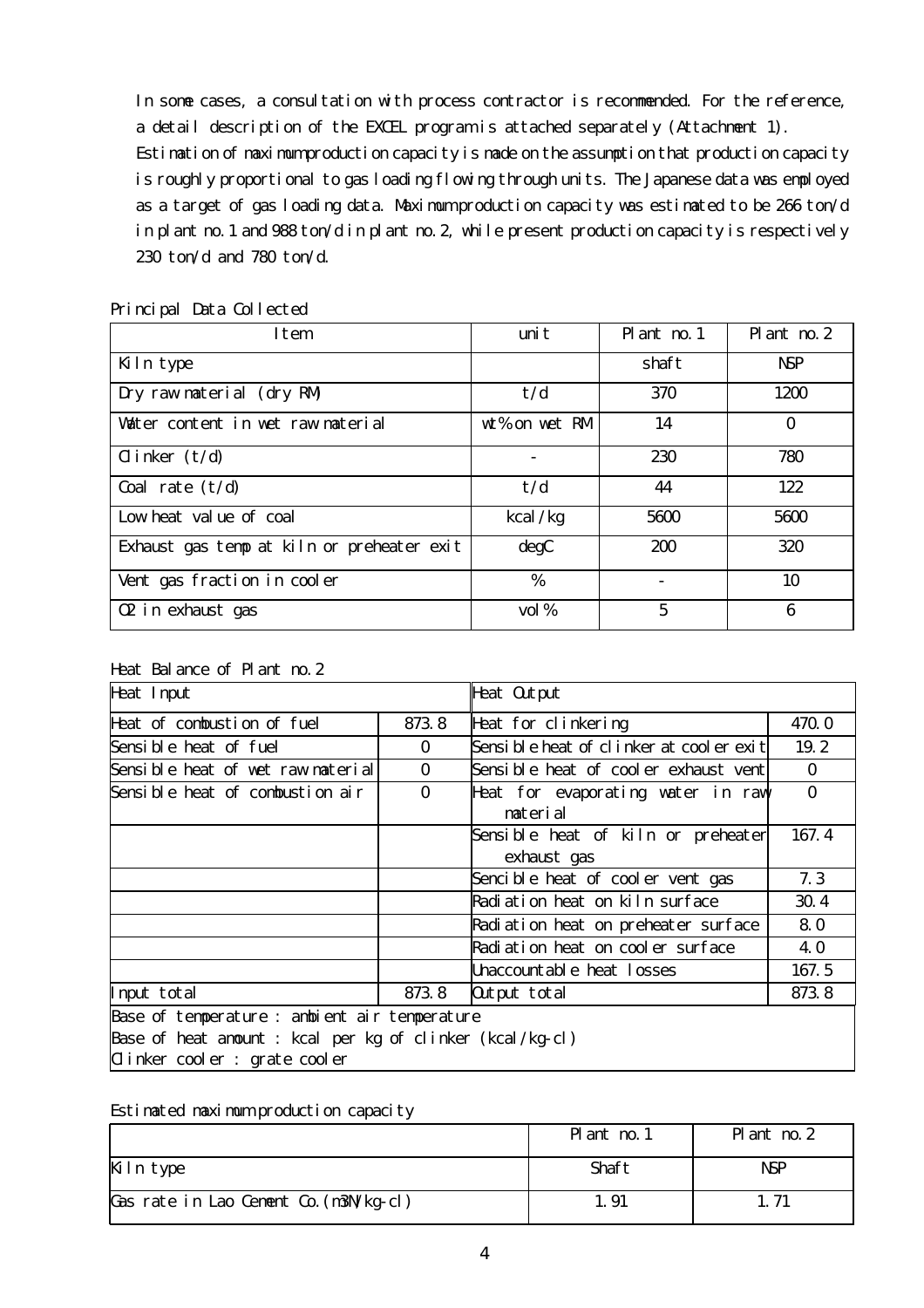| Design capacity $(t - cl/d)$                                                                                                                                                                               | 200  | 700  |
|------------------------------------------------------------------------------------------------------------------------------------------------------------------------------------------------------------|------|------|
| Actual capacity $(t - cl/d)$ @ 2006 10.3                                                                                                                                                                   | 230  | 780  |
| Estimated nax capacity $(t - c)/d$                                                                                                                                                                         | 266  | 988  |
| Cas rate in Japan (n3N/kg-cl)                                                                                                                                                                              | 1.65 | 1.35 |
| note1 : This is a trial calculation where many data are assumed. The result should be a reference<br>before a detail study.<br>$ note2: n\Re N$ is a cubic meter at the normal condition, ie, 0 and 1 atm. |      |      |

#### 2) Prevention of air leakage

 Examples of leakage-prone area are grate cooler, connecting or moving part of kiln surrounding, suspension preheater, grinding mill and electro-static precipitator. Wherever it may occur, any leakage causes an increase of power consumption of gas fans. Leakage occurring in cooler or kiln may increase fuel consumption. As a plant becomes old, possibility of air leakage rises high. Early detection of air leakage is important. In order to detect a leakage, the most reliable method is a measurement of oxygen content in the suspicious area. In the audit, oxygen content could not be measured because of a failure of oxygen meter. Oxygen content is an important data not only in air leakage detection but also as a crucial variable in heat balance calculation.

3) Variable speed control of big rotating machineries

 Rotating machineries eat a large portion of electric power in cement manufacturing plant. In many cases, unduly large-sized machines are installed and consumes electric power wastefully. Even if machines are properly designed, in case that plant load is light, fan energy is spent in vain for making up for dissipated energy in valve throttling. Whether fan energy consumption is relevant or not is understood by monitoring an opening of gas damper and/or by measuring an electric current (ampere) of fan motor. Data collected per the above are shown in the following table;

| Fan        | service            | Design            | Design            | Design kW | Actual            | $E$ ec         | Damper    |
|------------|--------------------|-------------------|-------------------|-----------|-------------------|----------------|-----------|
| no.        |                    | ampere            | Vol tage          | (nanee    | anpere            | savi ng        | Opening   |
| $(*3)$     |                    | (A <sub>d</sub> ) | (V <sub>d</sub> ) | pl at e)  | (A <sub>a</sub> ) | (kWaving)      | ( %)      |
|            |                    |                   |                   | $(*1)$    |                   |                |           |
| Œ          | cement mill EP fan | 2148              | 380               | (1041)    | 188               | 62             | 38        |
| G14        | grate cooler fan   | 102.6             | 380               | 55        | 73                | 31             | 73        |
| G15        |                    | 70.6              | 380               | 37        | 54                | 18             | 61        |
| G16        |                    | 85                | 380               | 45        | 48                | 32             | 60        |
| G17        |                    | 86                | 380               | 45        | 60                | 26             | 56        |
| G23        | primary air fan    | 56.8              | 380               | 21.6      | 24                | $\overline{O}$ | 100       |
| K1         | coal mill fan      | 102.5             | 380               | (46.5)    | 56                | 75             | 50        |
| K2         |                    | 201               | 380               | (87.8)    | 113               | 145            | 78        |
| <b>B26</b> | raw mill fan       | 534               | 380               | (41.6)    | 29                | 39             | 42        |
| E13        | raw mill EP fan    | 2148              | 380               | (1041)    | 180               | $\Omega$       | 100       |
| F23        | <b>IDF</b> fan     | 62.7              | 6000              | 630       | 51                | $\overline{O}$ | $100(*2)$ |
|            |                    |                   |                   |           |                   | 428            |           |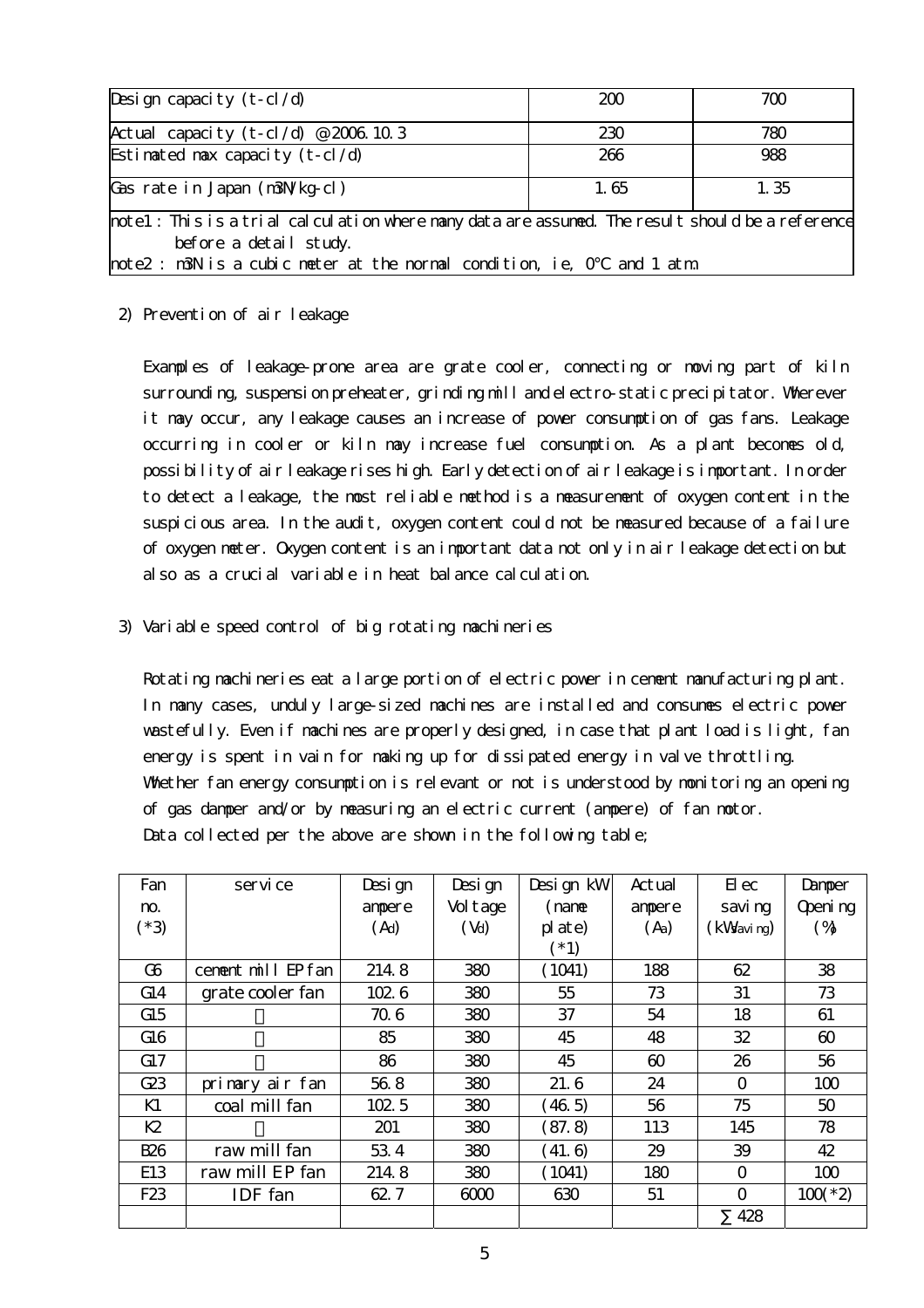- $*1$  : () means design kW is estimated by the following equation; Design kW = head(Pa) x flow rate(n $\frac{3}{m}$ )/ $\frac{60000}{5}$ an efficiency
- \*2 : F23 is speed-controlled by fluid coupler.
- \*3 : G23 is roots blower, and others are all centrifugal fans.

 In general, when variable speed control is applied, energy saving amount is estimated by comparing an actual operating point with a design operating point on the fan performance curve. Unfortunately any performance curve except for F23 was not provided by the factory side. Therefore an ampere method was employed as an estimation method. This method has an advantageous simplicity at the expense of accuracy. Energy saving amount is given by the following equation;

Elec saving = design kWx  $\{1-(\text{actual ampere}/\text{des})\$  ^3 /fan efficiency x motor efficiency ,where efficiencies are assumed to be 0.7 for fan and 0.8 for motor.

 If annual operating duration is 300 days, annual saved electric power =  $428 \times 300 \times 24 = 3,081,600$  kWh

#### 9. Recommendations to Lao Cement Co.

#### 1) Maximization of cement production

 As described in the previous section, the existing plants has been estimated to have a potential of 15% to 26% more cement production although there is a problem of estimation accuracy. A trial run is strongly recommended with the aim of maximization of cement production. It is noted that the trial run should be implemented by increasing production step by step and identifying bottleneck points in every step. In addition, gas loading in the kiln should be evaluated by taking a heat balance.

2) Feasibility study of variable speed control

 As discussed in the previous section, several fans are operated at the conditions of damper throttling, and hundred millions of kWh of electric power are dissipated. The most economical way of reducing the power loss is an application of variable speed control, especially inverter technology. If it is successfully applied, electric SEC may decrease by approximately 13 kWh/t-clinker (\*4). A feasibility study should be started soon.  $*4$  : 428 kWx 24 h / 780 t-clinker/d = 13.1 kWa/t-clinker

3) Air leakage management

 As mentioned before, air leakage may cause an increase of energy consumption. The most effective way of detecting air leakage is an oxygen measurement. Purchase of portable oxygen meter is strongly recommended. Zirconia type oxygen sensor is recommended because of reasonable price and long life with sufficient accuracy. The approximate equation is used for calculating an amount of air leakage, as described in Attachment 3.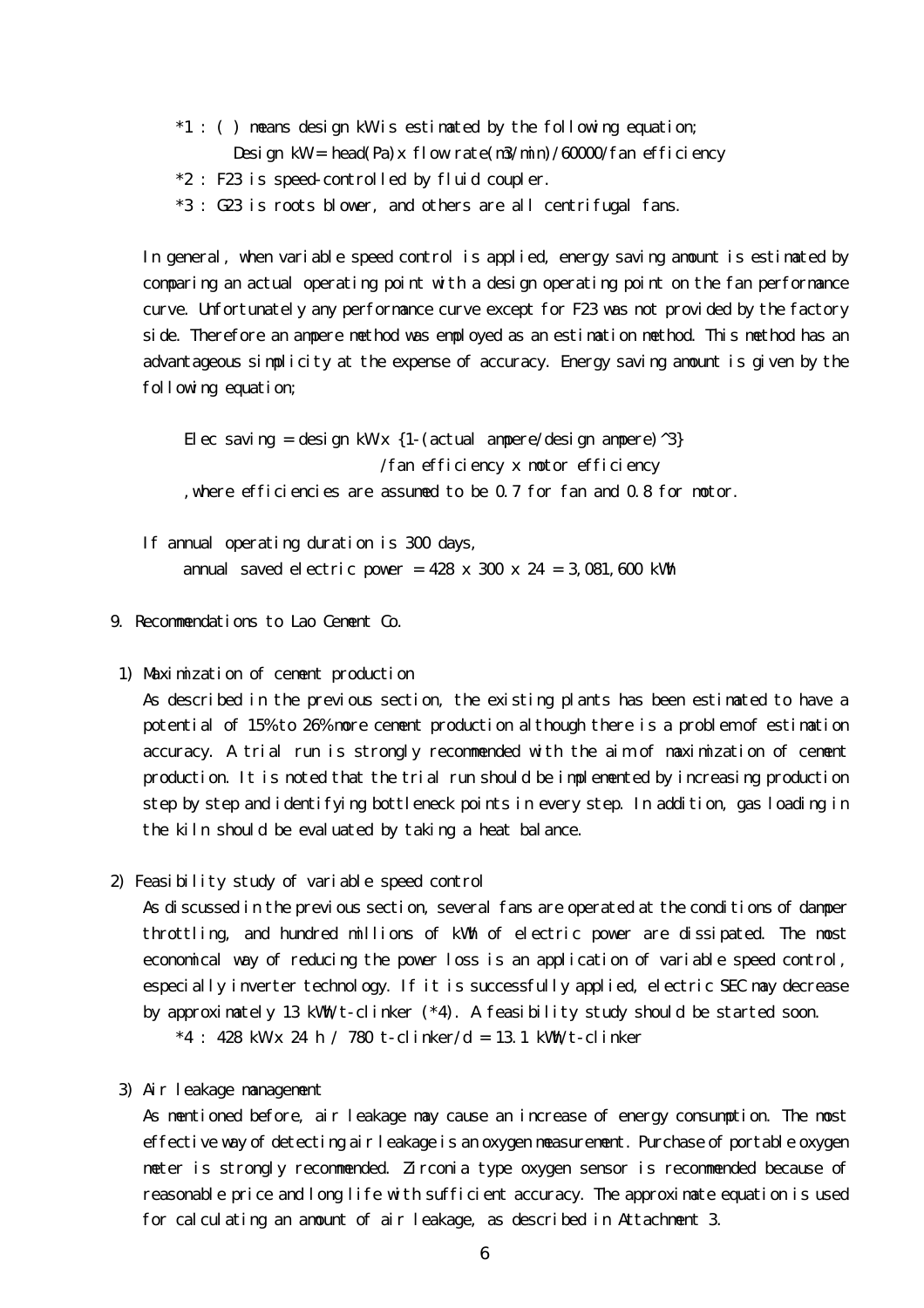#### 4) Management of grinding media

Grinding efficiency is heavily dependent on diameter and charged volume of grinding media. Ball diameter shrinks as time passes due to erosive force, which results in a gradual degradation of electric SEC in the raw mill. Electric SEC should be monitored daily, and when SEC arrives at a certain level, grinding balls are charged up to normal level. At the same time, filling level of grinding balls is also important in maintaining an acceptable efficiency. The following graph is useful for the monitoring purpose.



5) Establishment of energy management system

An energy management system (EMS) is proven to be effective in the developed countries. Major components of EMS are shown in the following table;

| Component s   | Activity       | Examples                                 |
|---------------|----------------|------------------------------------------|
| Organization  | Organization   | Energy conservation promotion committee  |
|               |                | Appointment of energy nanager            |
|               | Accountability | Employee education (awareness)           |
| Monitoring    | Monitoring     | Data recording & sharing by all numbers  |
|               | Target ing     | Specific energy consumption (SEC)        |
|               |                | Key efficiency indicators (ex. CE%)      |
| Technol ogy   | Evaluation     | Technical review                         |
|               |                | Energy audit                             |
| Operation &   | House keeping  | Product yield(avoid of f-spec product)   |
| nai nt enance |                | Preventive naintenance(avoid unscheduled |
|               |                | shut down)                               |

As a first step, the following activities should be started because it does not cost so much.

- energy conservation promotion committee
- appointment of energy manager
- employee education (attendance to seminar/workshop)
- data monitoring and reporting

 In order to make successful, strong involvement and support of factory management are important.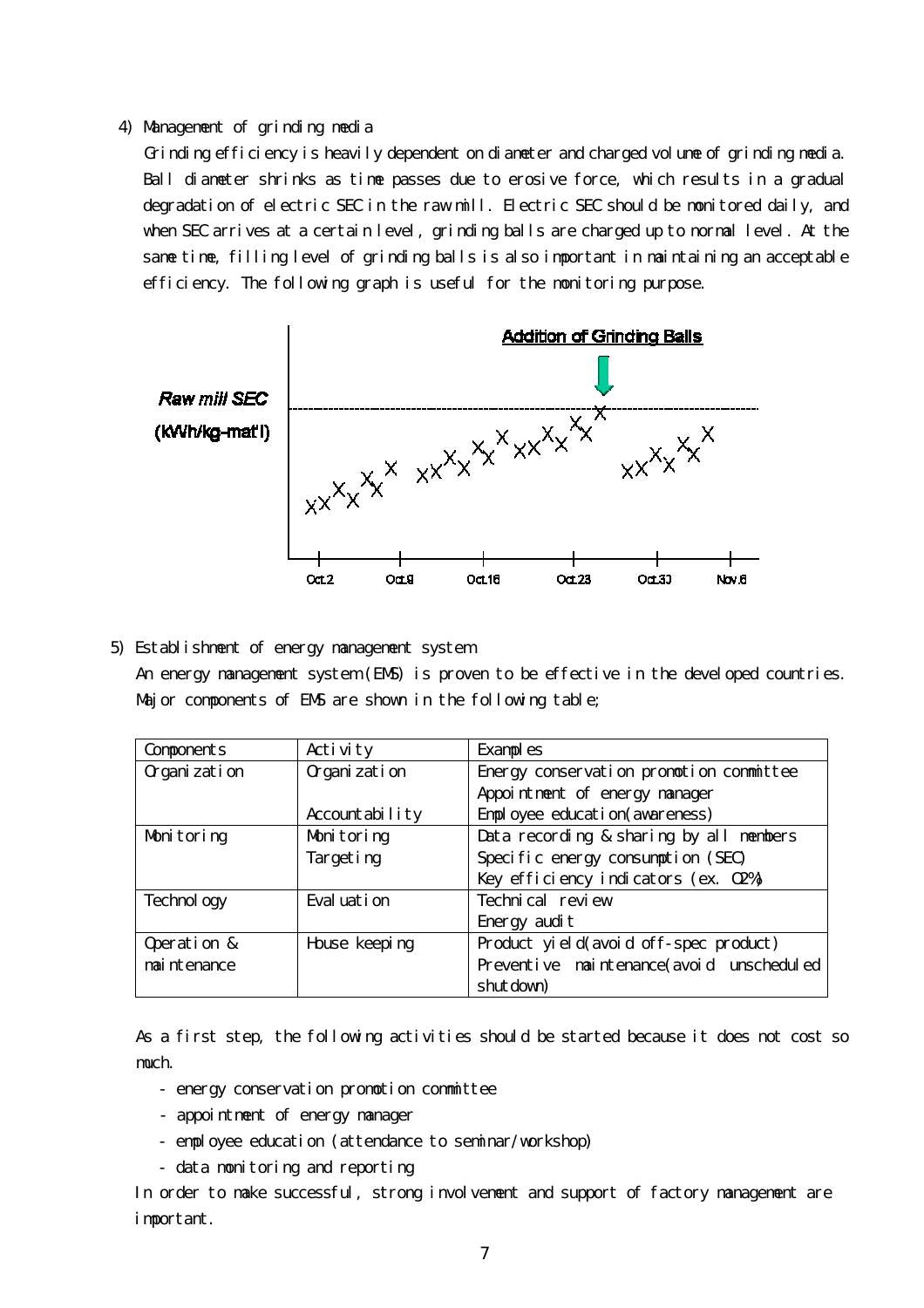#### 10. Attachments

- 1) Calculation procedure of heat balance
- 2) Result of heat balance calculation for Plant no.1
- 3) Result of heat balance calculation for Plant no.2
- 4) Estimation of amount of air leakage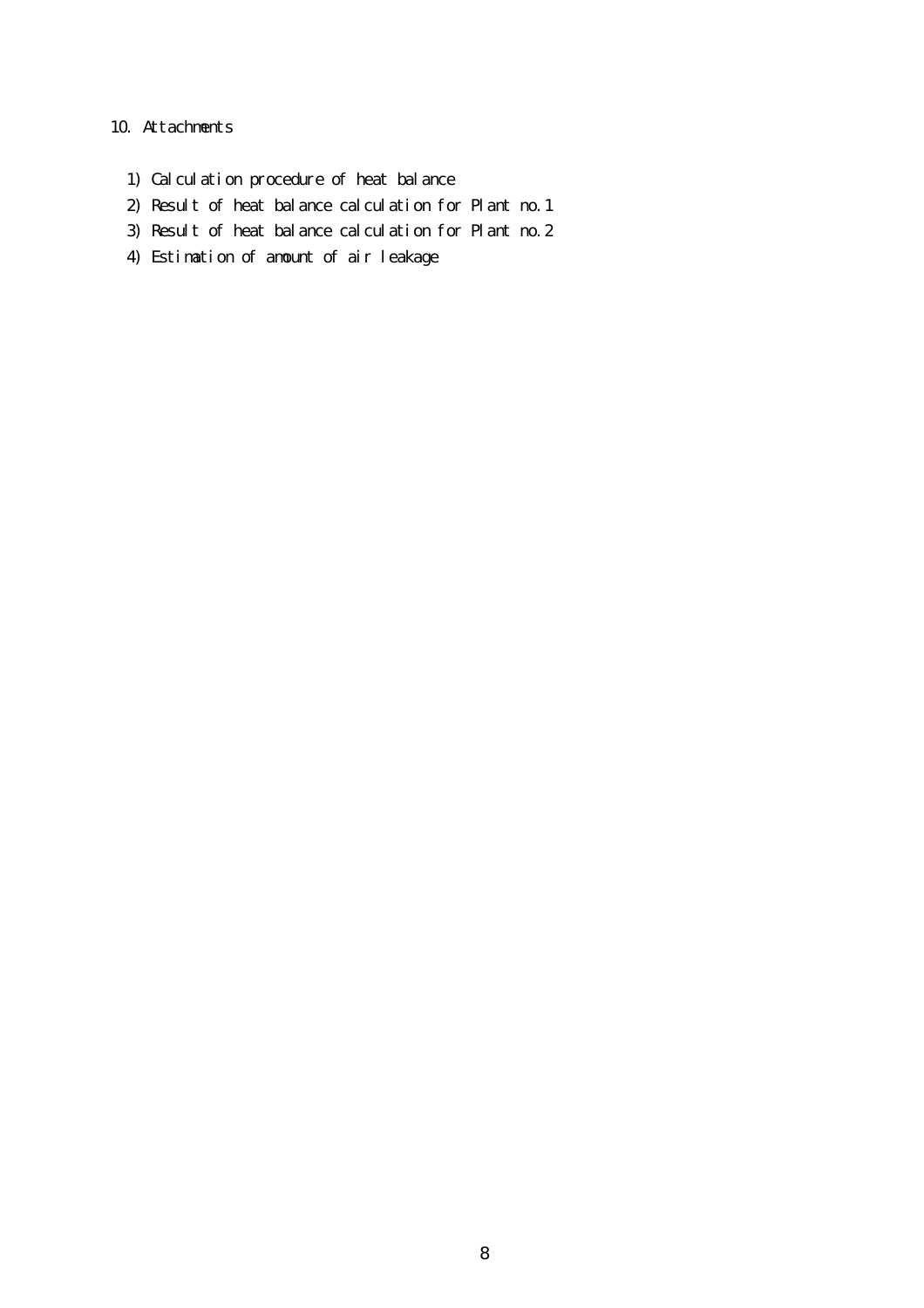

# Attachment 1 Example of heat balance calculation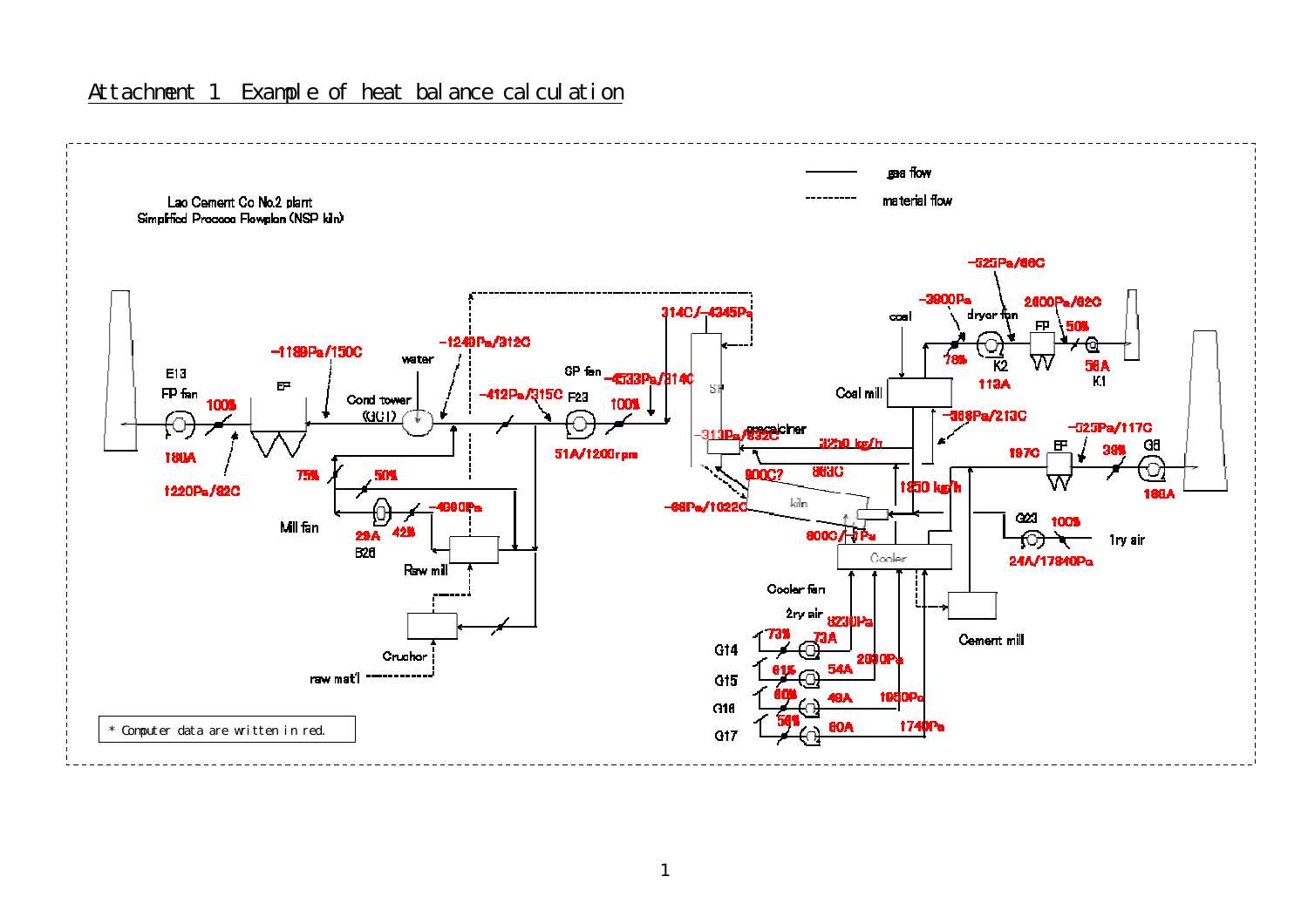#### Boundary of Heat Balance:



Collected data and assumptions:

Materials and products Cement production $(t/d)$ : 811 Clinker production(t/h):  $811/24/1.04 = 32.5$  Yield of clinker (fraction to raw material) : 0.62 Raw material (dry base)  $(t/h)$  : 32.5/0.62 = 52.4 Watter content in raw material (% on wet RM): 0% Raw material temp  $($   $)$  : 30 Raw material specific heat (kcal/kg-RM/K) : 0.192 Clinker temperature at cooler exit (℃) : 130 Clinker specific heat (kcal/kg-cl/K) : 0.192 Coal burning in kiln and precalciner Fuel kind : coal Low heat value of coal (kcal/kg) : 5600 Coal temperature ( ) : 30 Coal specific heat (kcal/kg/K) : 0.300 Coal consumption in kiln burner (kg/h) :1820 Coal consumption in precalciner (kg/h) :3250 O2% in kiln burner combustion gas : 3 Combustion air temperature  $($   $)$  : 30 Suspension preheater Exhaust gas temperature (℃) : 320 O2% in exhaust gas : 6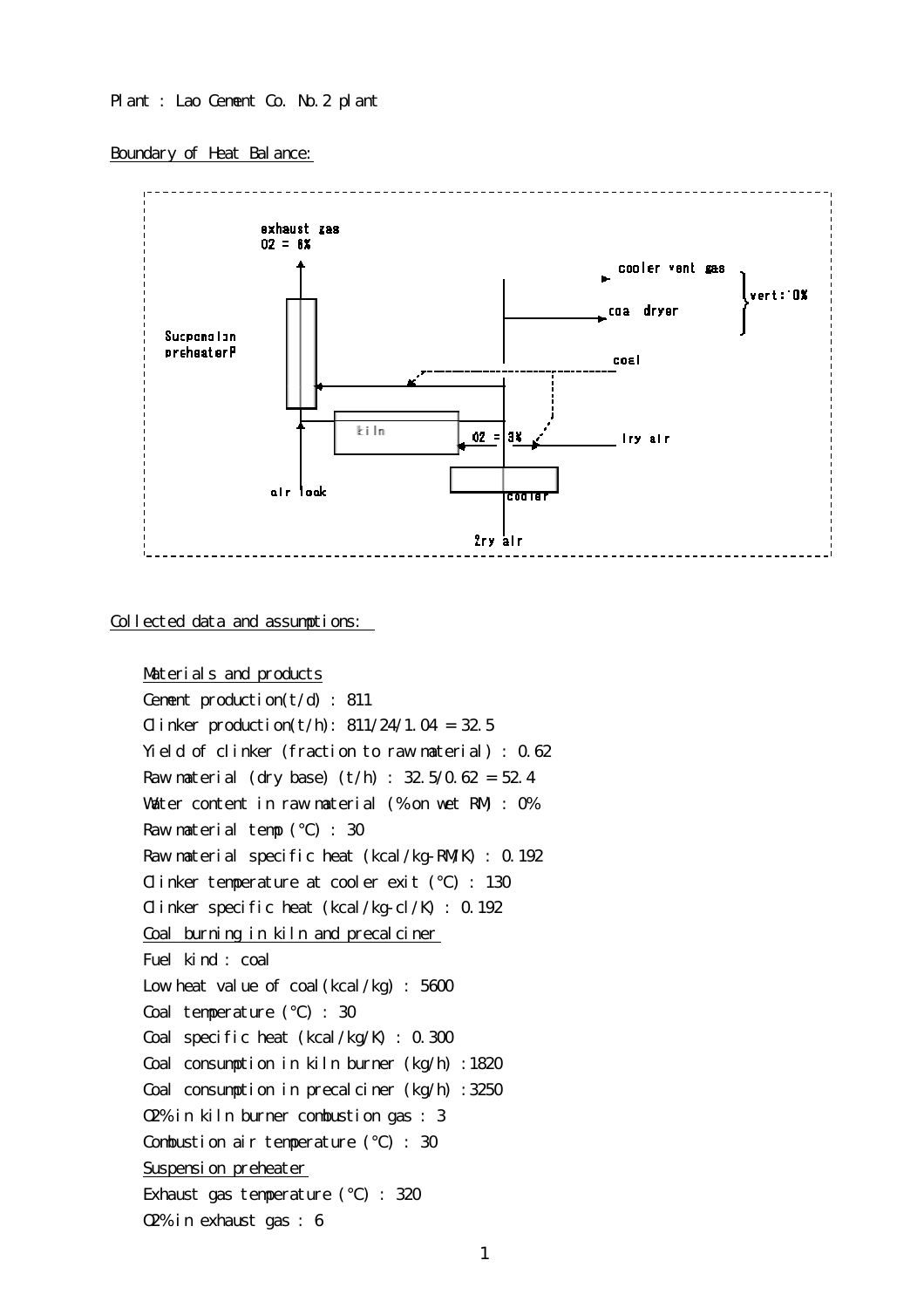Exhaust gas specific heat (kcal/m3N/K) : 0.338 Clinker cooler Clinker vent gas temperature at cooler exit (℃) : 200 Fraction of cooler vent gas (%) : 10 Radiation losses from hot surfaces

|                                                | Area(m2) | Temp( | Emissivity |
|------------------------------------------------|----------|-------|------------|
| Kiln                                           | 500      | 150   | Q 95       |
| <b>Preheater</b>                               | 40O      | 80    | 0.95       |
| Cool er                                        | 2O       | ണ     | Q 95       |
| Miscellaneous data                             |          |       |            |
| Ambient temperature $( ) : 30$                 |          |       |            |
| Anbient air specific heat (kcal/n3NVK) : 0.310 |          |       |            |

Calculation of components in heat balance table

```
 Heat input:
heat of combustion of coal(kcal/kg-cl) 
 = total coal (kg/h) *low heat value of coal (kcal/kg)/clinker prod(kg-cl/h)
 = (1820+3250) * 5600/32500 = 873.8
sensible heat of coal (kcal/kg-cl) 
 = total coal (kg/h)*spec heat of coal(kcal/kg/K)*(coal temp-amb temp)( )/clinker
   prod(kg-cl/h) 
 =(1820+3250)*0.3*(30.30)/32500 = 0 sensible heat of raw material(kcal/kg-cl) 
 = raw material(kg/h)*spec heat of raw material(kcal/kg/ )*(raw material temp-amb
    temp)( ℃)/clinker prod(kg-cl/h) 
 = 52400^{\circ} 0. 192^{\circ} (30 30) /32500 = 0air ratio at burner = 21/(21-C2) at burner) = 21/(21-3) = 1.17
theoret air,A0 (m3N/kg-coal) 
 = 0.241*LH/(M/kg) + 0.56 = 0.241*(5600/1000*4.186) + 0.56 = 6.21 theoret combust gas, G0 (m3N/kg-coal) 
 = 0.216*LH(M/kg) + 1.67 = 0.216*(5600/1000*4.186) + 1.67 = 6.73 1ry combust gas(m3N/h) 
 = 1ry \text{ coal} (kg/h) * (Q0+A0*(ai r \text{ ratio at burner-1}))= 1820^{*}(6.73+6.19^{*}(1.17-1)) = 14163 2ry combust gas(m3N/h) 
 = 2ry \text{ coal} (kg/h)*(Q0+A0*(ai r \text{ ratio at burner-1}))= 3250*(6.73+6.19*(1.17-1)) = 25292 1ry combust air (m3N/h) = 1ry coal (kg/h)*A0 *air ratio at burner 
 = 1820 \text{°}6.19 \text{°}1.17 = 131802ry combust air (m3NVh) = 2ry coal (kg/h) *A0 *air ratio at burner
 = 3250*6.19*1.17 = 23537total combust gas(m3N/h)
```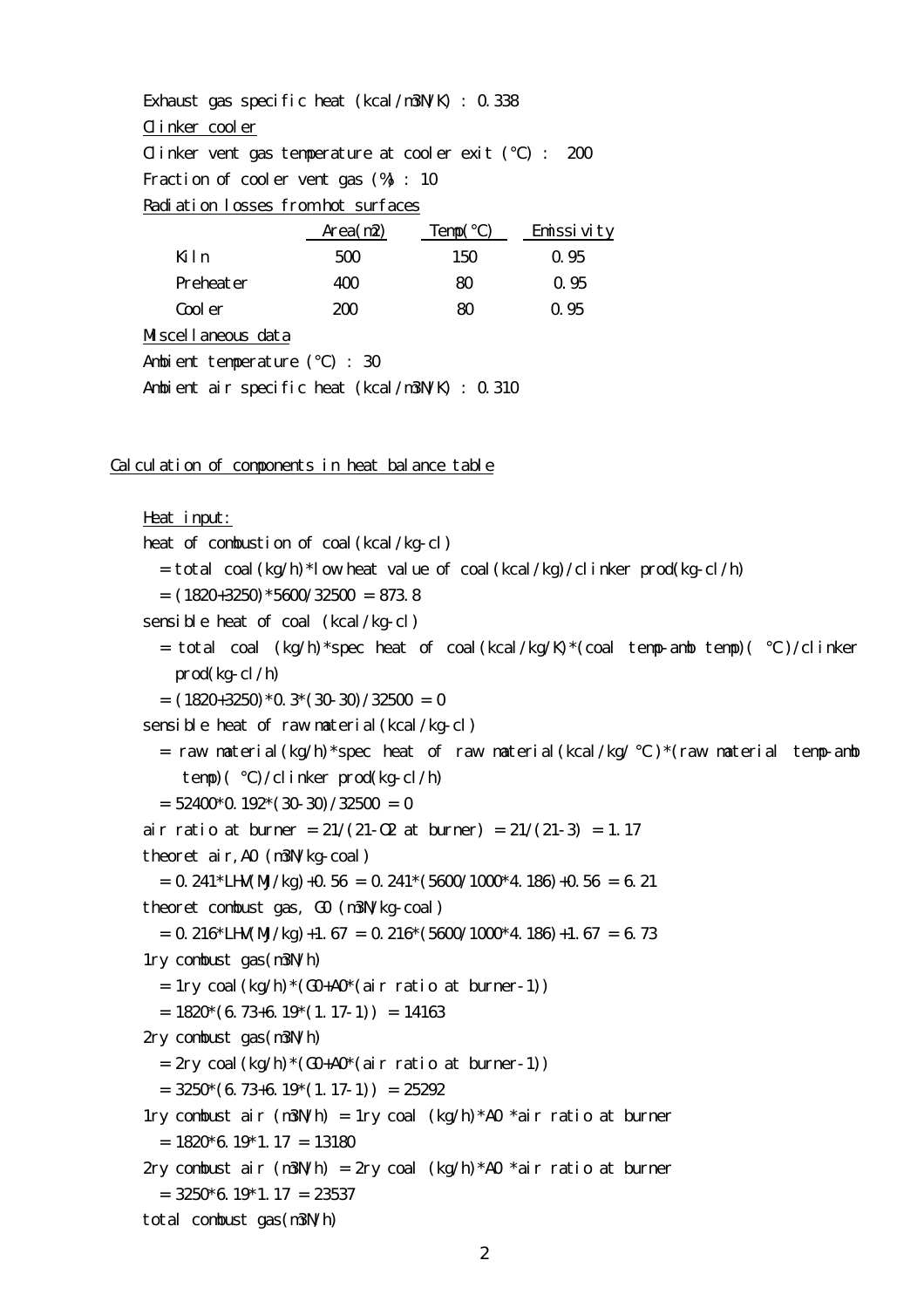$= 1$ ry combust gas(m $3$ Nh) + 2ry combust gas(m $3$ Nh)  $= 14163+25292 = 39455$ total combust air (m3N/h)  $= 1$ ry combust air(m3NVh) + 2ry combust air(m3NVh)  $= 13180 + 23537 = 36717$ sensible heat of total combust air (kcal/kg-cl)  $=$  total combust air $(n3N/N)^*$  spec heat of air $(kcal/m3N/$   $)*(comb$  air temp-amb temp)( ℃)/clinker prod(kg-cl/h)  $= 36717*0.310*(30.30)/32500 = 0$ Heat output: heat of clinkering(kcal/kg-cl) = heat of calcine(kcal/kg-cl)-heat of sinter(kcal/kg-cl) =  $570-100 = 470$  sensible heat of leaving clinker(kcal/kg-cl) = spec heat of clinker(kcal/kg-cl/℃)\*(clinker temp-amb temp)(℃)  $= 0.192*(130-30) = 19.2$ CO<sub>2</sub> from calcine (m3N/h)  $=$  Cl i nker prod(kg-cl /h)  $*$  0.27(n3N/kg-cl) = 32500 $*$  0.27 = 8773 air ratio at preheater exit =  $21/(21-OS)$  at preheater exit) =  $21/(21-OS)$  = 1.40 total combust gas rate at preheater exit(m3N/h)  $=$  total coal (kg/h)  $*($  CO+AO $*($  air ratio at preheater exit-1))  $=$  (1820+3250)  $*(6.73+6.19*(1.40.1)) = 46731$  water vaporized(m3N/h) = dry raw material (kg/h) \* water cont( $\frac{9}{4}$ /(100-water cont( $\frac{9}{4}$ ) \* 22.4/18  $= 52400^{\circ}0/(1000)^{*}22.4/18 = 0$  preheater exhaust gas(m3N/h)  $=$  total combust gas rate at preheater exit(m3NVh)+CO2 from calcine(m3NVh)+water vaporized(m3N/h)  $= 46731 + 8773 + 0 = 55504$  sensible heat of preheater exhaust gas(kcal/kg-cl) = preheater exhaust gas(m3NVh)\*spec heat(kcal/m3N/ )\*(preheater exhaust temp-amb temp)/clinker prod(kg-cl/h)  $= 55504*0.338*(320.30)/32500 = 167.4$  cooler vent gas(m3N/h)  $=$  (preh exhaust gas(m $3V$ h)-1ry combust gas(m $3V$ h))\*vent gas%/100  $=$  (55504-14163)  $*10/100 = 4137$ 

sensible heat of cooler vent gas(kcal/kg-cl)

= cooler vent gas( $n\frac{3}{N}$ ) \*spec heat of air(kcal/ $n\frac{3}{N}$ K) \* (vent gas temp-amb temp)(℃)/clinker prod(kg-cl/h)

 $= 4137*0.338*(200-30)/32500 = 7.3$ 

heat coeff of convection, hc(kcal/m2/h/K)

 $= 2.236^{\circ}$  (surface temp-amb temp)  $\sqrt{0.25}$ 

 $= 2.236*(150.30)$   $\Omega$   $= 7.40$ 

heat coeff of radiation, hr(kcal/m2/h/K)

= 4.876\*emissivity\*((surface temp+273)/100)^4-((amb temp+273)/100)^4)/(surface temp-amb temp)

 $= 4.876*0.95*((150+273)/100)^{4}+(30+273)/100)^{4}+(150-30) = 9.11$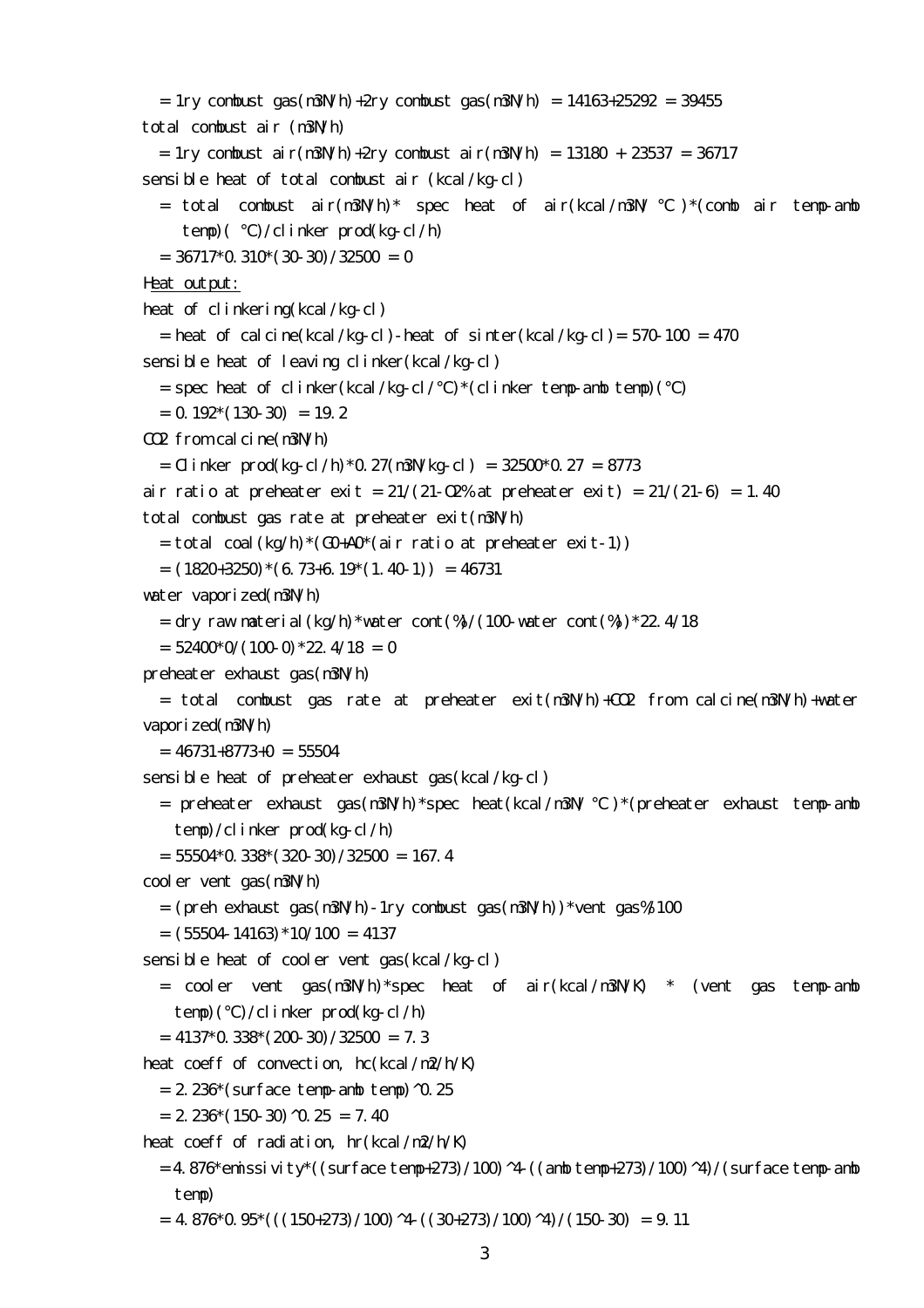radiation loss on kiln surface(kcal/kg-cl)

- = (hc+hr)(kcal/m2/h/K)\*surface area(m2)\*(surface temp-amb temp)( ℃ )/clinker prod(kg-cl/h)
- $= (7.40+9.11)*500*(150-30)/32500 = 30.4$

heat coeff of convection, hc(kcal/m2/h/K)

- $= 2.236^{\ast}$  (preheater surface temp-amb temp)  $\sqrt{0.25}$
- $= 2.236*(80.30)$  ^0.25 = 5.94

```
heat coeff of radiation, hr(kcal/m2/h/K)
```
- = 4.876\*emissivity\*((preheater surface temp+273)/100)^4-
	- $((\text{amb } \text{temp}+273)/100)$  ^4)/(surface temp-amb temp)

 $= 4.876*0.95*((180+273)/100)^{4}+(130+273)/100)^{4}+(80-30) = 6.57$ 

radiation loss on kiln surface(kcal/kg-cl)

- $=$   $(hc+hr)(kcal/n2/h/$   $)*$ surface area $(n2)*($ preheater surface temp-amb temp) $($   $)/cl$  inker prod(kg-cl/h)
- $= (5.94+6.57)*400*(80.30)/32500 = 8.0$

heat coeff of convection, hc(kcal/m2/h/K)

- $= 2.236^{\circ}$  (cooler surface temp-amb temp)  $\degree$ 0.25
- $= 2.236*(8.30)$  ^0.25  $= 5.94$
- heat coeff of radiation, hr(kcal/m2/h/K)
	- = 4.876\*emissivity\*((cooler surface temp+273)/100)^4-((amb temp+273)/100)^4)/(surface temp-amb temp)

= 
$$
4.876^{\circ}0.95^{\circ}((80+273)/100)^{4}((30+273)/100)^{4}]/(80.30) = 6.57
$$

radiation loss on cooler surface(kcal/kg-cl)

- $=$   $(hc+hr)$  (kcal/n2 $h$ <sup>K\*</sup>surface area $(n2)$ <sup>\*</sup> (surface temp-amb temp)()/clinker prod(kg-cl/h)
- $= (5.94+6.57)*200*(80.30)/32500 = 4.0$

Key parameters:

- exhaust gas rate per kg-cl = preheater exhaust gas(m3N/h)/clinker prod(kg-cl/h)
	- $= 55504/32500 = 1.71$
- specific fuel consumption (kcal/kg-cl)
	- $=$  total coal (kg/h) \*LHV of coal (kcal/kg)/clinker prod(kg/h)
	- $=$  (1820+3250) \* 5600/32500 = 873.8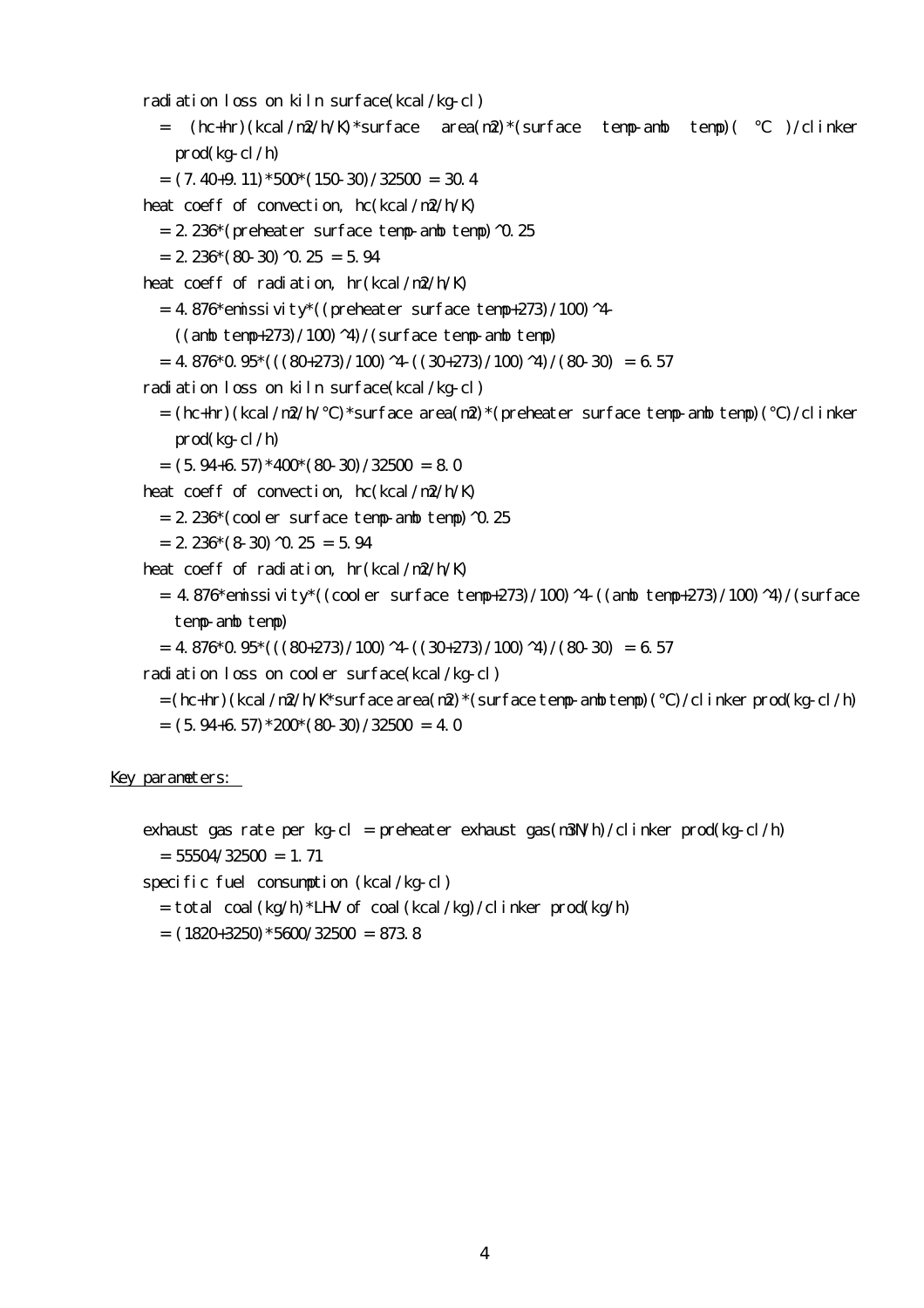# Page-1 (input data)

| Treat Danance Carcanation (Eao Cennent Fiant no.f bhart Kinn Overan banance) |                             |              |                                                |  |
|------------------------------------------------------------------------------|-----------------------------|--------------|------------------------------------------------|--|
|                                                                              | Date                        | 2006/10/3    |                                                |  |
|                                                                              | Factory                     |              |                                                |  |
|                                                                              | Kiln                        | Shaft        |                                                |  |
| 1. Precondition                                                              |                             |              |                                                |  |
| 1.1 Preheater (or kiln) charge                                               | units                       | data         | Remarks                                        |  |
| 1) Charge rate(dry base)                                                     | t/h                         | 15.5         | limestone+clay+silica+iron-ore                 |  |
| 2) Water content of dry raw material                                         | wt% on dry charge           | $\mathbf{2}$ | estimated                                      |  |
| 3) Water content of raw material                                             | wt% on wet charge           | 14           | log data                                       |  |
| 1.2 Clinker                                                                  |                             |              |                                                |  |
| 1) Yield of clinker                                                          |                             | 0.62         | constant                                       |  |
| 2) Clinker output                                                            | t/h                         | 9.6          | cement production/24/1.04                      |  |
| 3) Temperature                                                               |                             | 115          | measure or log data                            |  |
| 4) Heat for clinkering                                                       | kcal/kg-cl                  | 470          | heat of calcination (570 kcal/kg-cl) - heat of |  |
|                                                                              |                             |              | sintering (100 kcal/kg-cl) = 470 kcal/kg-cl    |  |
| 5) Specific heat                                                             |                             | 0.192        | constant                                       |  |
| 6) Cement production                                                         | t/d                         | 240          | operation target                               |  |
| 1.3 Coal to kiln                                                             |                             |              |                                                |  |
| 1) Kind                                                                      |                             | coal         |                                                |  |
| 2) Low heat value                                                            | kcal/kg                     | 5600<br>30   | constant                                       |  |
| 3) Temperature                                                               |                             |              | log data                                       |  |
| 4) Consumption                                                               | kg/h                        | 1772         |                                                |  |
| 4-1) Coal consumption in Factory 1                                           |                             | 1833         | log data                                       |  |
| 4-2) Coal used in raw mill dryer                                             |                             | 61           |                                                |  |
| Dryer efficiency                                                             | $\%$                        | 50           |                                                |  |
| Amount of water vaporized =                                                  |                             |              |                                                |  |
| Clinker/clinker yield*water cont/(100-water cont)                            | kg/h                        | 317          |                                                |  |
| 5) Specific weight                                                           |                             |              | constant                                       |  |
| 6) Specific heat<br>1.4 Fuel gas to kiln                                     | kcal/kg/K                   | 0.25         | constant                                       |  |
| 1) Kind                                                                      |                             | natural gas  |                                                |  |
|                                                                              |                             |              |                                                |  |
| 2) Low heat value                                                            | $kcal/m^3$ <sub>N</sub>     |              | constant                                       |  |
| 3) Temperature                                                               |                             |              | log                                            |  |
| 4) Consumption                                                               | $m^3 \text{N}/\text{h}$     |              | log                                            |  |
| 5) Specific heat                                                             | kcal/ $m^3$ <sub>N/</sub> K |              | constant                                       |  |
| 1.5 Coal to calciner                                                         |                             |              |                                                |  |
| 1) Kind                                                                      |                             | coal         |                                                |  |
| 2) Low heat value                                                            | kcal/kg                     | 5600         | constant                                       |  |
| 3) Temperature<br>4) Consumption                                             |                             | 30           | $\overline{\log}$ data                         |  |
| 5) Specific weight                                                           | kg/h<br>$\omega$            | $\mathbf{1}$ | $\overline{\log}$ data<br>constant             |  |
| 6) Specific heat                                                             | kcal/kg/K                   | 0.3          | constant                                       |  |
| 1.6 Fuel gas to calciner                                                     |                             |              |                                                |  |
| 1) Kind                                                                      |                             | natural gas  |                                                |  |
| 2) Low heat value                                                            | $kcal/m^3$ <sub>N</sub>     |              | constant                                       |  |
| 3) Temperature                                                               |                             |              | log                                            |  |
|                                                                              | $m^3$ <sub>N</sub> /h       |              | log                                            |  |
| 4) Consumption                                                               |                             |              |                                                |  |
| 5) Specific heat                                                             | $kcal/m^3N/K$               |              | constant                                       |  |
| 1.7 Exhaust gas at preheater outlet                                          |                             |              |                                                |  |
| 1) Temperature                                                               | %                           | 200<br>5     | measure or log data                            |  |
| 2) O2 content                                                                |                             |              | measure or log data                            |  |
| 3) Specific heat                                                             | $kcal/m^3$ N/K              | 0.338        | constant                                       |  |
| 4) CO2 originated from clinkering reaction                                   |                             | 0.27         | constant $(0.27 \text{ m3N/kg-cl})$            |  |
| 1.8 Exhaust gas at clinker cooler outlet<br>1) Temperature                   |                             |              |                                                |  |
|                                                                              |                             |              | measure or log                                 |  |
| 2) O2 content<br>3) Specific heat                                            | $\%$                        |              | measure or log<br>constant                     |  |
| 1.9 Radiation heat from kiln surface                                         |                             |              |                                                |  |
| 1) Average temperature                                                       |                             | 70           | measure or log                                 |  |
| 2) Surface area                                                              | m <sup>2</sup>              | 150          | constant                                       |  |
| 3) Convection coefficient                                                    |                             | 6.5          | constant                                       |  |
| 4) Radiation coefficient                                                     |                             | 6.3          | constant                                       |  |
| 5) Emissivity                                                                |                             | 0.95         | constant                                       |  |
| 1.10 Radiation heat from preheater surface                                   |                             |              |                                                |  |
| 1) Average temperature                                                       |                             | $70\,$       | measure or log                                 |  |
|                                                                              |                             |              |                                                |  |

Heat Balance Calculation (Lao Cement Plant no.1 shaft kiln/overall balance)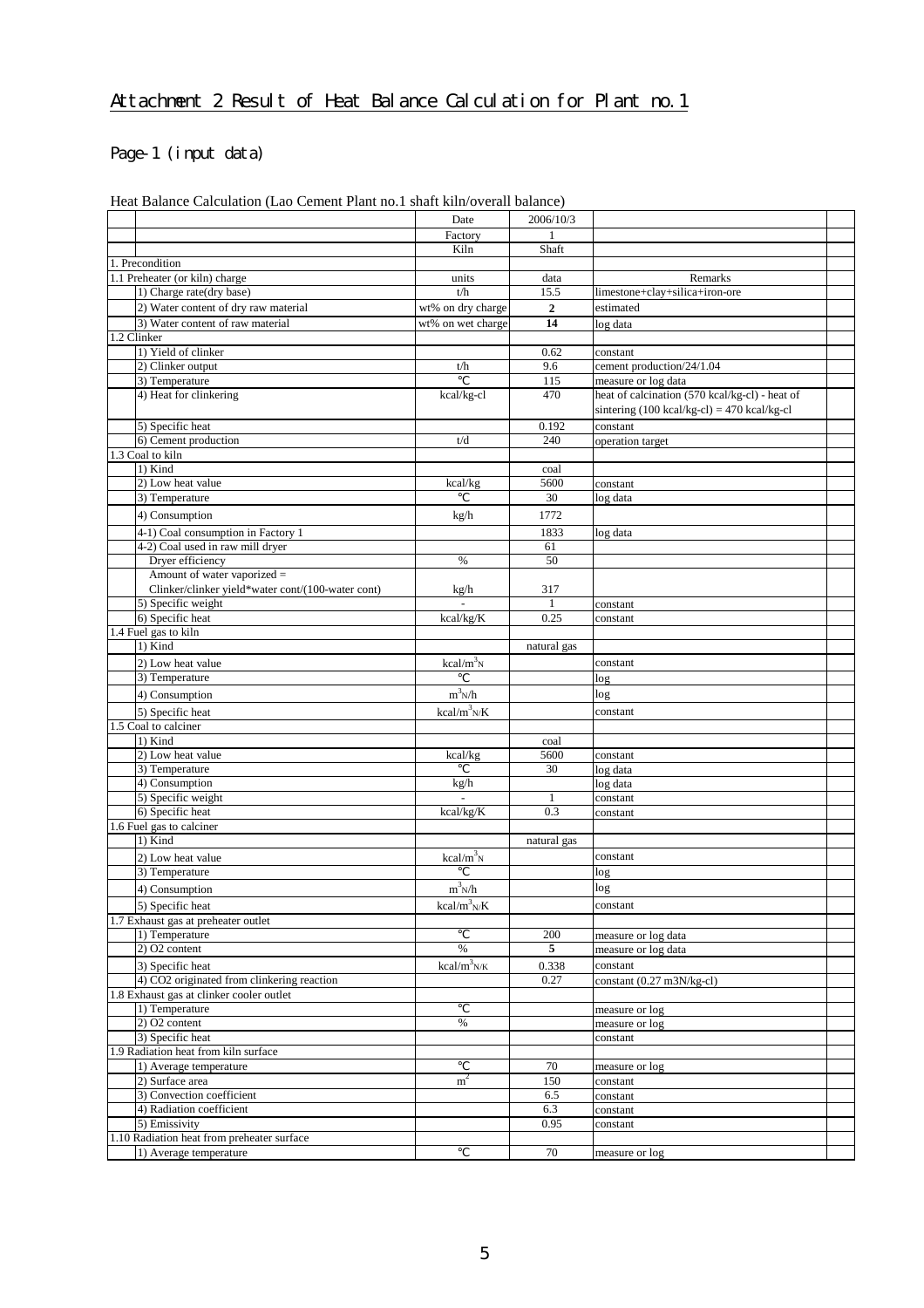# Page-2 (calculation)

### Heat Balance Calculation (Lao Cement Plant no.1 shaft kiln/overall balance)

2. Heat balance table

| No.            | Item                                                            | kcal/kg-cl | $\%$  | Remarks                    |  |
|----------------|-----------------------------------------------------------------|------------|-------|----------------------------|--|
|                | Input heat                                                      |            |       |                            |  |
| I <sub>1</sub> | <b>Heat of combustion of fuel</b>                               | 1032.1     | 100.0 |                            |  |
|                | =(kiln+precal)*LHV/rm charge/cl yield/1000                      |            |       |                            |  |
| I2             | Sencible heat of fuel                                           | 0.0        | 0.0   |                            |  |
|                | =(kiln+precal)/charge*fuel SG*fuel Cp*(fuel temp-amb temp)/1000 |            |       | fuel SEC                   |  |
| <b>I3</b>      | Sensible heat of wet raw material                               |            |       | (kcal/kg cl)               |  |
| I4             | Sensible heat of combustion air                                 |            |       |                            |  |
|                | Total                                                           | 1032.1     | 100.0 |                            |  |
|                |                                                                 |            |       |                            |  |
|                | Output heat                                                     |            |       |                            |  |
| O <sub>1</sub> | Heat for clinkering                                             | 470.0      | 45.5  |                            |  |
| O <sub>2</sub> | Sensible heat of clinker at cooler exit Qcl out                 | 16.3       | 1.6   |                            |  |
|                | $=$ Cl Cp*(cl temp-preh exhaust)                                |            |       |                            |  |
| O <sub>3</sub> | Sensible heat of cooler exhaust vent                            |            |       |                            |  |
|                | $=$ G*Cp*(tin-tout)                                             |            |       |                            |  |
| O <sub>4</sub> | Heat for evaporating water in raw material                      |            |       |                            |  |
|                | =kg-water/kg-cl*539kcal/kg-water                                | 17.7       | 1.7   |                            |  |
|                | Water amount in raw material = $w/(100-w)/$ clinker yield       | 0.03       |       |                            |  |
| O <sub>5</sub> | Sensible heat of kiln or preheater exhaust gas                  | 109.7      | 10.6  |                            |  |
|                | =(comb gas+decomposed+water evap'ed)*Cp*(tin-tout)/clinker rate |            |       |                            |  |
|                | $m = 21/(21-O2)$                                                | 1.31       |       |                            |  |
|                | LHV(MJ/kg-fuel)                                                 | 23.44      |       |                            |  |
|                | $A0 = 0.241 * LHV + 0.56$                                       | 6.2        |       |                            |  |
|                | $G0 = 0.216*LHV+1.67$                                           | 6.7        |       |                            |  |
|                | Comb gas, $G = (G0+(m-1)*A0)*$ fuel rate                        | 15371      |       | gas loading<br>(m3NVkg-cl) |  |
|                | Decomposed $CO2 = 0.270$ *cl-kg                                 | 2596       |       |                            |  |
|                | Water vaporized = dry material*1000*w/(100-w)*22.4/18           | 394        |       |                            |  |
|                | Exhaust gas rate $(m^3\sqrt{kg\text{-}cl})$                     | 1.91       |       |                            |  |
|                |                                                                 |            |       |                            |  |
| O <sub>6</sub> | Radiation heat on kiln surface                                  | 7.8        | 0.8   |                            |  |
|                | *hr)*A*delT/(cl kg*1000)<br>$=$ (hc+                            |            |       |                            |  |
| O7             | Radiation heat of preheater surface                             | 0.0        | 0.0   |                            |  |
|                | $=(hc+ *hr)*A*delT/(c1 kg*1000)$                                |            |       |                            |  |
| O <sub>8</sub> | Radiation heat on cooler surface                                | 0.0        | 0.0   |                            |  |
|                | $=(hc+$ *hr)*A*delT/(cl kg*1000)                                |            |       |                            |  |
| O <sub>9</sub> | Unaccountable heat losses                                       | 410.5      | 39.8  |                            |  |
|                | Total                                                           | 1032.1     | 100.0 |                            |  |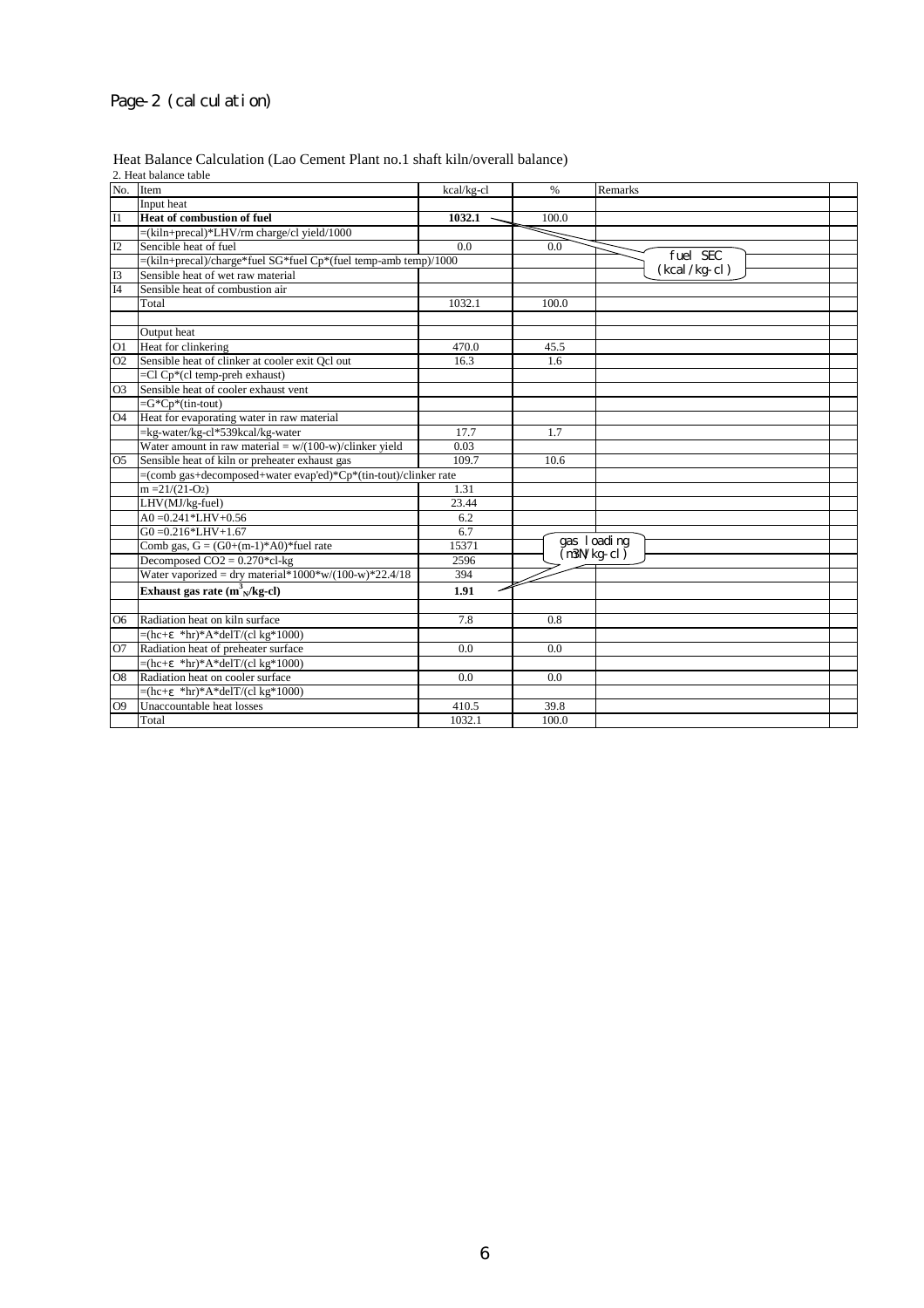# Attachment 3 Result of Heat Balance Calculation for Plant no. 2

# Page-1 (input data)

| Heat Balance Calculation (Lao cement co. Plant no. 2 / overal balance) |
|------------------------------------------------------------------------|
|------------------------------------------------------------------------|

|                                            | Date                      | 2006/10/3      |                                                             |  |
|--------------------------------------------|---------------------------|----------------|-------------------------------------------------------------|--|
|                                            | Factory                   | $\overline{c}$ |                                                             |  |
|                                            | Kiln                      | <b>NSP</b>     |                                                             |  |
| 1. Precondition                            |                           |                |                                                             |  |
| 1.1 Preheater (or kiln) charge             | units                     | data           | Remarks                                                     |  |
| 1) Charge rate(dry base)                   | t/h                       | 52.4           | (limestone+clay+silica+iron-ore)                            |  |
| 2) Water content, w                        | wt% on wet charge         | $\mathbf{0}$   | estimated                                                   |  |
| 3) Raw material specific heat              | kcal/kgK                  | 0.192          | constant                                                    |  |
| 4) Raw material temperature                |                           | 60             | estimated                                                   |  |
| 1.2 Clinker                                |                           |                |                                                             |  |
| 1) Yield of clinker                        |                           | 0.62           | constant                                                    |  |
| 2) Clinker output                          | t/h                       | 32.5           | cement production/24/1.04                                   |  |
| 3) Temperature                             |                           | 130            | estimated                                                   |  |
| 4) Heat for clinkering                     | kcal/kg-cl                | 470            | heat of calcination (570 kcal/kg-cl) - heat of              |  |
|                                            |                           |                | sintering $(100 \text{ kcal/kg-}c) = 470 \text{ kcal/kg-}c$ |  |
| 5) Specific heat                           | kcal/kgK                  | 0.192          | constant                                                    |  |
| 6) Cement production                       | t/d                       | 811            | production target                                           |  |
| 1.3 Coal to kiln (1ry burner)              |                           |                |                                                             |  |
| 1) Kind                                    |                           | Coal           |                                                             |  |
| 2) Low heat value                          | kcal/kg                   | 5600           | actual of LCC                                               |  |
| 3) Temperature                             |                           | 30             | log data                                                    |  |
| 4) Consumption                             | kg/h                      | 1820           | log data                                                    |  |
| 5) Specific heat                           | kcal/kgK                  | 0.3            | constant                                                    |  |
| 6) O2%                                     |                           |                | estimated                                                   |  |
| 7) Combustion air temperature              |                           | 3<br>30        |                                                             |  |
| 1.4 Fuel gas to kiln                       |                           |                |                                                             |  |
|                                            |                           |                |                                                             |  |
| 1) Kind                                    |                           | natural gas    |                                                             |  |
| 2) Low heat value                          |                           |                | constant                                                    |  |
| 3) Temperature                             | $kcal/m^3$ <sub>N</sub>   |                | log                                                         |  |
| 4) Consumption                             |                           |                | log                                                         |  |
| 5) Specific heat                           | $m^3$ <sub>N</sub> /h     |                | constant                                                    |  |
| 1.5 Coal to calciner                       |                           |                |                                                             |  |
| 1) Kind                                    |                           | Coal           |                                                             |  |
| 2) Low heat value                          | kcal/kg                   | 5600           | actual of LCC                                               |  |
| 3) Temperature                             |                           | 30             | log data                                                    |  |
| 4) Consumption                             | kg/h                      | 3250           | log data                                                    |  |
| 5) Specific heat                           | kcal/kgK                  | 0.3            | constant                                                    |  |
| 1.6 Fuel gas to calciner                   |                           |                |                                                             |  |
| 1) Kind                                    |                           | natural gas    |                                                             |  |
| 2) Low heat value                          | $kcal/m^3$ <sub>N</sub>   |                | constant                                                    |  |
| 3) Temperature                             |                           |                | log                                                         |  |
| 4) Consumption                             | $m^3$ <sub>N</sub> /h     |                | log                                                         |  |
|                                            |                           |                |                                                             |  |
| 5) Specific heat                           | $kcal/m^3$ <sub>N</sub> K |                | constant                                                    |  |
| 1.7 Exhaust gas at preheater outlet        |                           |                |                                                             |  |
| 1) Temperature                             |                           | 320            | log data                                                    |  |
| 2) O2 content                              | $\%$                      | 6              | log data                                                    |  |
| 3) Specific heat                           | $kcal/m^3$ <sub>N</sub> K | 0.338          | constant                                                    |  |
| 4) CO2 originated from clinkering reaction |                           | 0.27           | constant $(0.27 \text{ m}3\text{N/kg-}c1)$                  |  |
| 1.8 Exhaust gas at clinker cooler outlet   |                           |                |                                                             |  |
| 1) Temperature at front                    |                           | 863            | measure or log                                              |  |
| 2) Temperature at end                      |                           | 200            |                                                             |  |
| 3) O2 content of precal combust gas        | $\%$                      | 21             | measure or log                                              |  |
| 4) Specific heat                           |                           | 0.338          | constant                                                    |  |
| 1.9 Radiation heat from kiln surface       |                           |                |                                                             |  |
| 1) Average temperature                     |                           | 150            | measure or log                                              |  |
| 2) Surface area                            | m <sup>2</sup>            | 500            | constant                                                    |  |
| 3) Convection coefficient                  |                           | 7.40           | constant                                                    |  |
| 4) Radiation coefficient                   |                           | 9.10           | constant                                                    |  |
| 5) Emissivity                              |                           | 0.95           | constant                                                    |  |
| 1.10 Radiation heat from preheater surface |                           |                |                                                             |  |
| 1) Average temperature                     |                           | 80             | measure or log                                              |  |
| 2) Surface area                            | m <sup>2</sup>            | 400            | constant                                                    |  |
| 3) Convection coefficient                  |                           | 5.95           | constant                                                    |  |
| 4) Radiation coefficient                   |                           | 6.58           | constant                                                    |  |
| 5) Emissivity                              |                           | 0.95           | constant                                                    |  |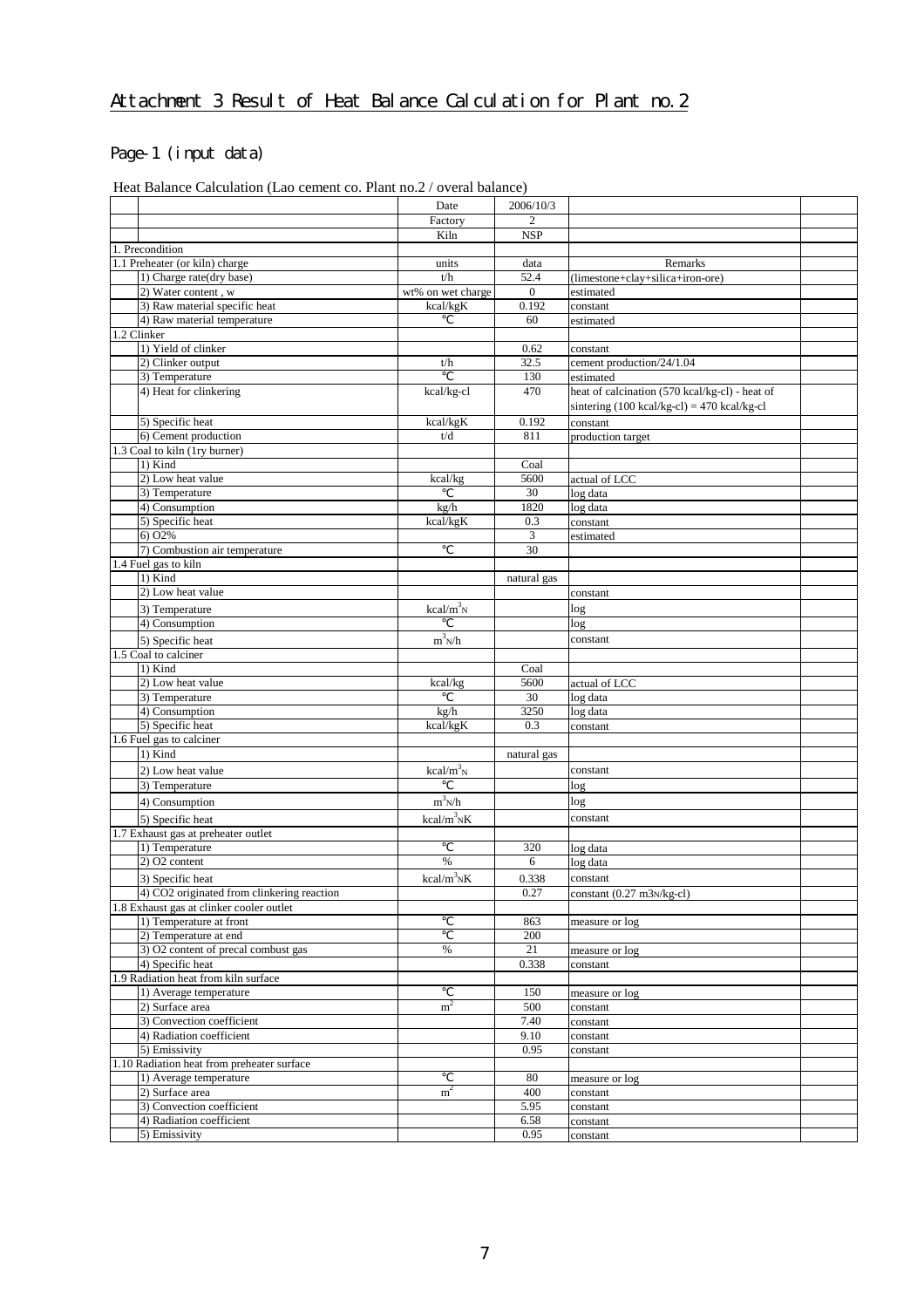# Page-2 (calculation)

|                 | 2. Heat balance table                                                |            |       |                           |      |
|-----------------|----------------------------------------------------------------------|------------|-------|---------------------------|------|
| No.             | Item                                                                 | kcal/kg-cl | %     | Remarks                   |      |
|                 | Input heat                                                           |            |       |                           |      |
| I <sub>1</sub>  | <b>Heat of combustion of fuel</b>                                    | 873.8      | 98.9  |                           |      |
|                 | $=(\text{kiln+precal})^*LHV/rm \text{ charge/}c1 \text{ yield/}1000$ |            |       |                           |      |
| 12              | Sencible heat of coal                                                | 0.0        | 0.0   | fuel SEC                  |      |
|                 | =(kiln+precal)/charge*fuel SG*fuel Cp*(fuel temp-amb temp)/1000      |            |       | $(kcal/kg$ -cl)           |      |
| I3              | Sensible heat of wet raw material                                    | 9.3        |       |                           |      |
| I4              | Sensible heat of combustion air                                      | 0.0        |       |                           |      |
|                 | Total                                                                | 883.1      | 98.9  |                           |      |
|                 |                                                                      |            |       |                           |      |
|                 | Output heat                                                          |            |       |                           |      |
| O <sub>1</sub>  | Heat for clinkering                                                  | 470.0      | 53.2  | constant                  |      |
| $\overline{O2}$ | Sensible heat of clinker at cooler exit Ocl out                      | 19.2       | 2.2   |                           |      |
|                 | $=$ Cl Cp*(cl temp-preh exhaust)                                     |            |       |                           |      |
| O <sub>3</sub>  | Sensible heat of cooler exhaust vent                                 |            |       |                           |      |
|                 | $=$ G*Cp*(tin-tout)                                                  |            |       |                           |      |
| O4              | Heat for evaporating water in raw material                           |            |       |                           |      |
|                 | =kg-water/kg-cl*539kcal/kg-water                                     | 0.0        | 0.0   |                           |      |
|                 | Water amount in raw material = $w/(100-w)/$ clinker yield            | 0.00       |       |                           |      |
| O5              | Sensible heat of preheater exhaust gas                               | 167.4      | 19.0  |                           |      |
|                 | =(comb gas+decomposed+water evap'ed)*Cp*(tin-tout)/clinker rate      |            |       |                           |      |
|                 | $m = 21/(21-O2)$ at preheater exhaust                                | 1.40       |       |                           |      |
|                 | LHV(MJ/kg-fuel)                                                      | 23.44      |       |                           |      |
|                 | A0= $0.241*LHV+0.56$                                                 | 6.21       |       |                           |      |
|                 | $G0 = 0.216*LHV+1.67$                                                | 6.73       |       | gas loading               |      |
|                 | Combustion gas, $G = (G0+(m-1)*A0)*$ fuel rate                       | 46731      |       | $\bar{m}$ N/kg-cl)        |      |
|                 | Decomposed $CO2 = 0.270$ *cl-kg                                      | 8773       |       |                           |      |
|                 | water vaporized = dry material*1000*w/(100-w)*22.4/                  | 0.0        |       |                           |      |
|                 | Exhaust gas rate (Nm3/kg-cl)                                         | 1.71       |       | total exhaust gas(m3/min) | 2009 |
|                 |                                                                      |            |       |                           |      |
|                 | Q5-1 Sensible heat of exhaust venting gas from clinker cooler        | 7.3        | 0.8   |                           |      |
|                 | Fraction of cooler vent gas (%)                                      | 10         |       | estimated                 |      |
|                 | $m = 21/(21-O2)$ at kiln burner                                      | 1.17       |       |                           |      |
|                 | (Preheater exhuast - kiln burner G0)*vent gas fraction               | 4137       |       | $1ry$ air $(m3/min)$      | 244  |
|                 |                                                                      |            |       | $2ry$ air $(m3/min)$      | 815  |
| O6              | Radiation heat on kiln surface                                       | 29.6       | 3.4   |                           |      |
|                 | $=(hc+ *hr)*A*delT/(cl kg*1000)$                                     |            |       |                           |      |
| O7              | Radiation heat of preheater surface                                  | 7.5        | 0.8   |                           |      |
|                 | $=(hc+ *hr)*A*delT/(cl kg*1000)$                                     |            |       |                           |      |
| O <sub>8</sub>  | Radiation heat on cooler surface                                     | 3.8        | 0.4   |                           |      |
|                 | $=(hc+ *hr)*A*delT/(cl kg*1000)$                                     |            |       |                           |      |
| O9              | Unaccountable heat losses                                            | 178.3      | 20.2  |                           |      |
|                 | Total                                                                | 883.1      | 100.0 |                           |      |

#### Heat Balance Calculation (Lao cement co. Plant no.2 / overal balance)